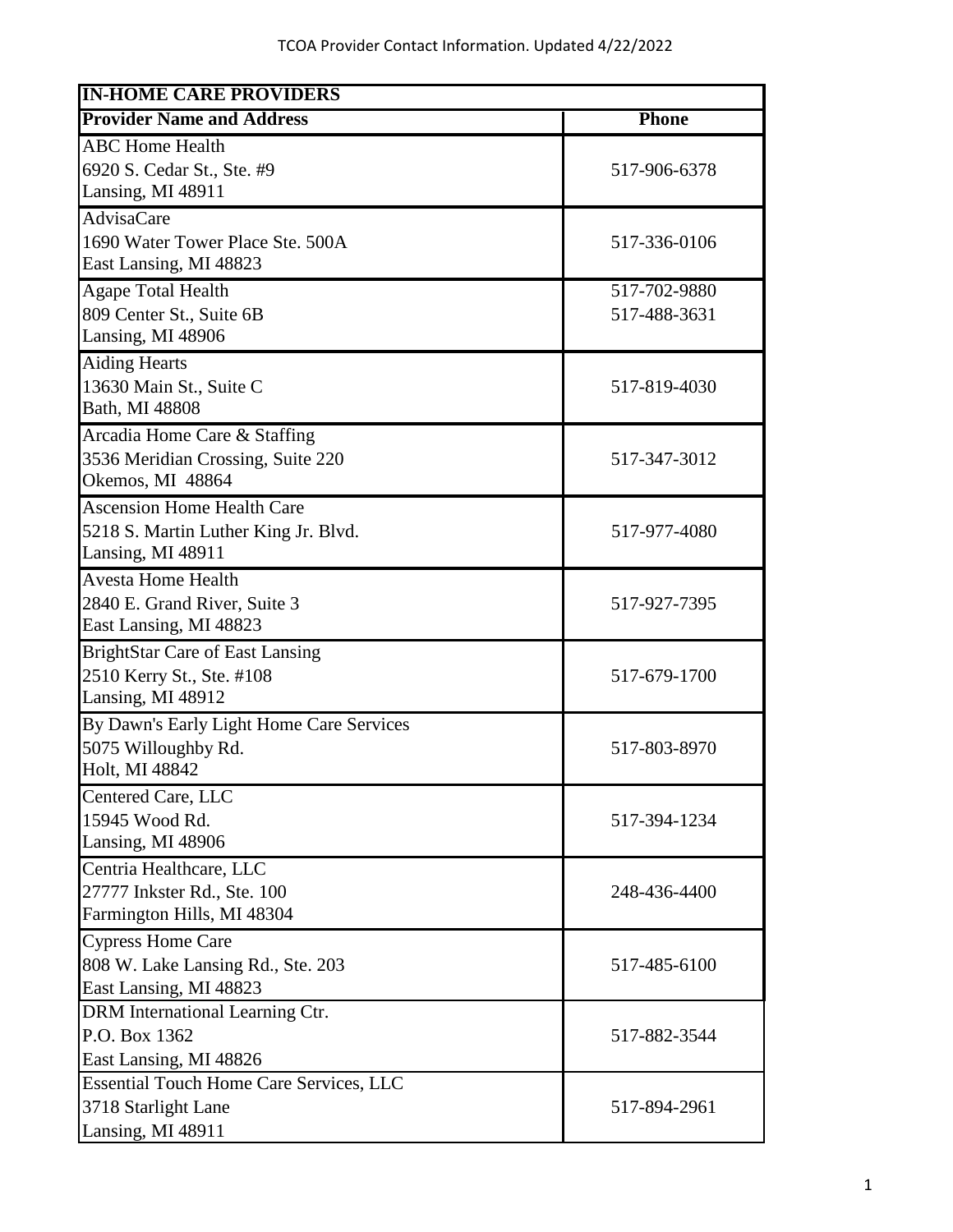| <b>IN-HOME CARE PROVIDERS, continued</b>  |              |
|-------------------------------------------|--------------|
| <b>Provider Name and Address</b>          | <b>Phone</b> |
| <b>Forster Woods Home Care</b>            |              |
| 4656 N. Meridian Rd.                      | 517-349-3101 |
| Williamston, MI 48895                     |              |
| Friends Who Care, Inc.                    |              |
| 1515 Greenwood Ave.                       | 517-787-5710 |
| Jackson, MI 49203                         |              |
| First Light Home Care of Greater Lansing  |              |
| 4125 Okemos Rd. Unit #24                  | 517-483-2784 |
| Okemos, MI 48864                          |              |
| Giving Tree Farm, Inc.                    |              |
| 15413 Turner Rd.                          | 517-490-1396 |
| Lansing, MI 48906                         |              |
| Helping Hands Respite Care (Formerly LAP) |              |
| 201 Hillside Court                        | 517-372-6671 |
| East Lansing, MI 48823                    |              |
| Haven is Your Home                        |              |
| 981 Jolly Rd.                             | 517-402-1802 |
| Okemos, MI 48864                          |              |
| <b>His Hand Home Health Care</b>          |              |
| 5329 Thames Dr.                           | 517-256-3177 |
| Haslett, MI 48840                         |              |
| His Way Home Care                         |              |
| 1905 W. M21, Suite B                      | 989-720-4961 |
| Owosso, MI 48867                          |              |
| <b>Home Care Alternatives</b>             |              |
| 5700 Executive Dr.                        | 517-394-3389 |
| Lansing, MI 48911                         |              |
| <b>HomeCare Transitions</b>               |              |
| 5350 E. Beckley Rd. Ste. D                | 269-883-6002 |
| Battle Creek, MI 49015                    |              |
| HomeJoy of Mid-Michigan                   |              |
| 101 S. Shiawassee                         | 989-277-0915 |
| Corunna, MI 48817                         |              |
| Inviting Grace Home Health Care Agency    |              |
| 219 Lahoma St.                            | 517-391-6276 |
| Lansing, MI 48915                         |              |
| <b>Joshua Street Residential Care</b>     |              |
| 3204 S.Pennsylvania Ave                   | 517-882-3544 |
| Lansing, MI 48909                         |              |
| <b>JWR</b> Health Serv.                   |              |
| 2722 E. Michigan Ave.                     | 517-316-2569 |
| Lansing, MI 48912                         |              |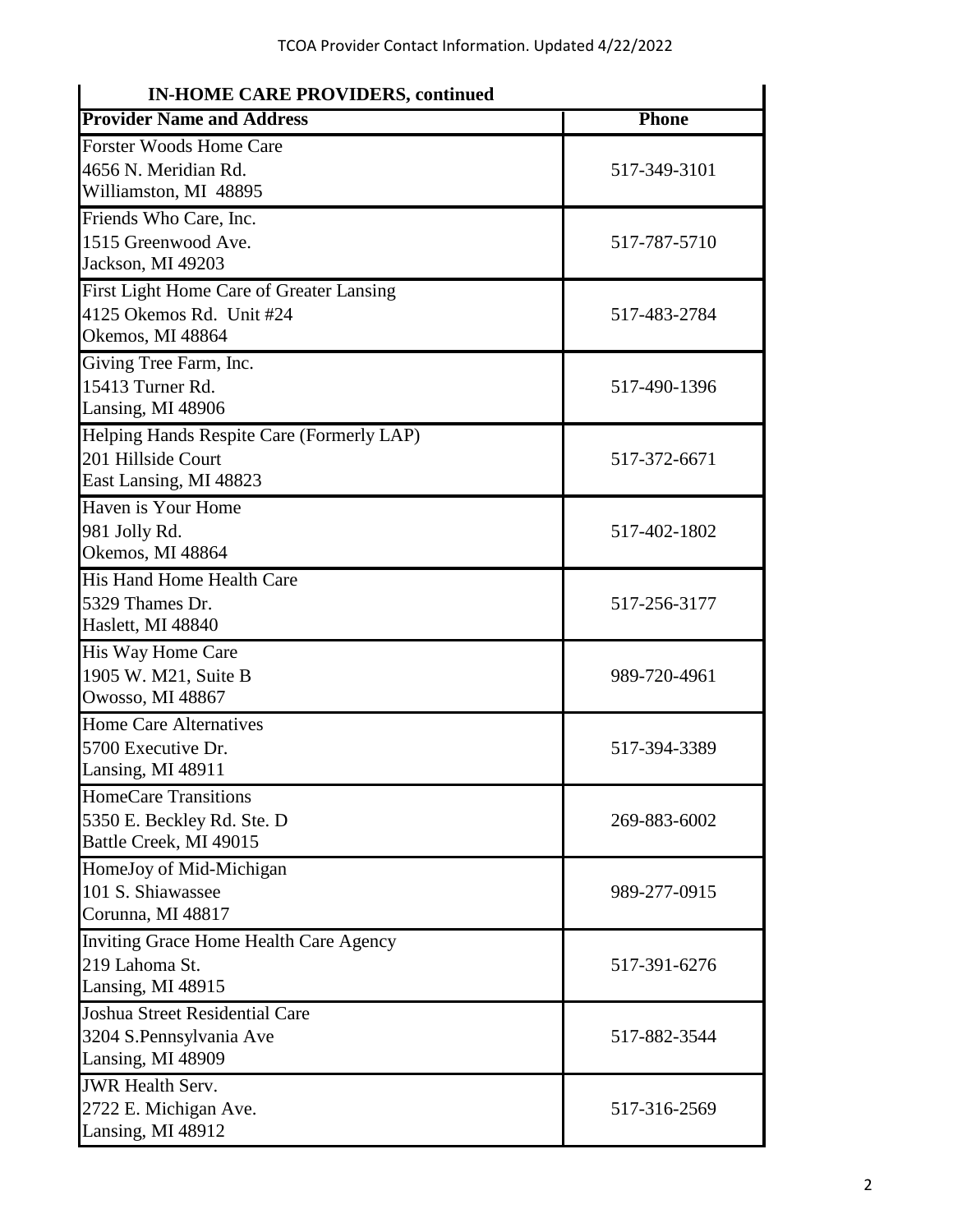| Kim Heart Home Care                      |              |
|------------------------------------------|--------------|
| 120 N. Washington Sq. Ste. 300           | 517-490-4086 |
| Lansing, MI 48933                        |              |
| Linda's Next Generation Helping Hands    |              |
| 3505 W. Clark Rd. Apt. H103              | 517-303-6446 |
| Dewitt, MI 48820                         |              |
| Loving Hands Home Care                   |              |
| 802 S. Main St., Unit A                  | 517-663-6036 |
| Eaton Rapids, MI 48827                   |              |
| M & Y Care                               | 248-757-2410 |
| 411 W. Lake Lansing Rd. Bldg. C, Ste. 50 | 517-575-5170 |
| Lansing, MI 48823                        |              |
| Maxim Healthcare Services, Inc. - FLINT  |              |
| 2255 S. Linden Rd. Suite A               | 810-732-8087 |
| Flint, MI 48532                          |              |
| Mercy Plus Home Healthcare               |              |
| 2521 N. Elms Rd.                         | 810-487-5571 |
| Flushing, MI 48433                       |              |
| National Home Care Service, LLC          |              |
| 6910 South Cedar St., Suite 3            | 517-528-0408 |
| Lansing, MI 48911                        |              |
| New Wave Home Health Care                |              |
| 3413 S. Cedar St.                        | 517-481-1444 |
| Lansing, MI 48910                        |              |
| Next Step Home Health and Staffing       |              |
| 3973 W. Bellevue Hwy.                    | 517-719-3880 |
| Olivet, MI 49076                         |              |
| Paradise Home Care, LLC                  |              |
| 5315 Discovery Dr. SE                    | 517-512-2923 |
| Kentwood, MI 49508                       |              |
| Peace of Mind Home Health Care           | 517-721-1239 |
| 913 W. Holmes Rd. Ste. 257               | 517-930-1041 |
| Lansing, MI 48911                        |              |
| Promissa Personalized Care Services      |              |
| 200 W. Edgewood Blvd.                    | 517-393-7777 |
| Lansing, MI 48911-5666                   |              |
| Right At Home Mid-Michigan               |              |
| 1035 Charlevoix Dr., Suite 300           | 517-622-1472 |
| Grand Ledge, MI 48837                    |              |
| Rich's Residential and Home Care Options |              |
| 820 Charlevoix Dr. Suite 220             | 517-667-2664 |
| Grand Ledge, MI 48837                    |              |
| Royal Care Link, LLC                     |              |
| 4700 S. Hagedorn Road                    | 517-203-5807 |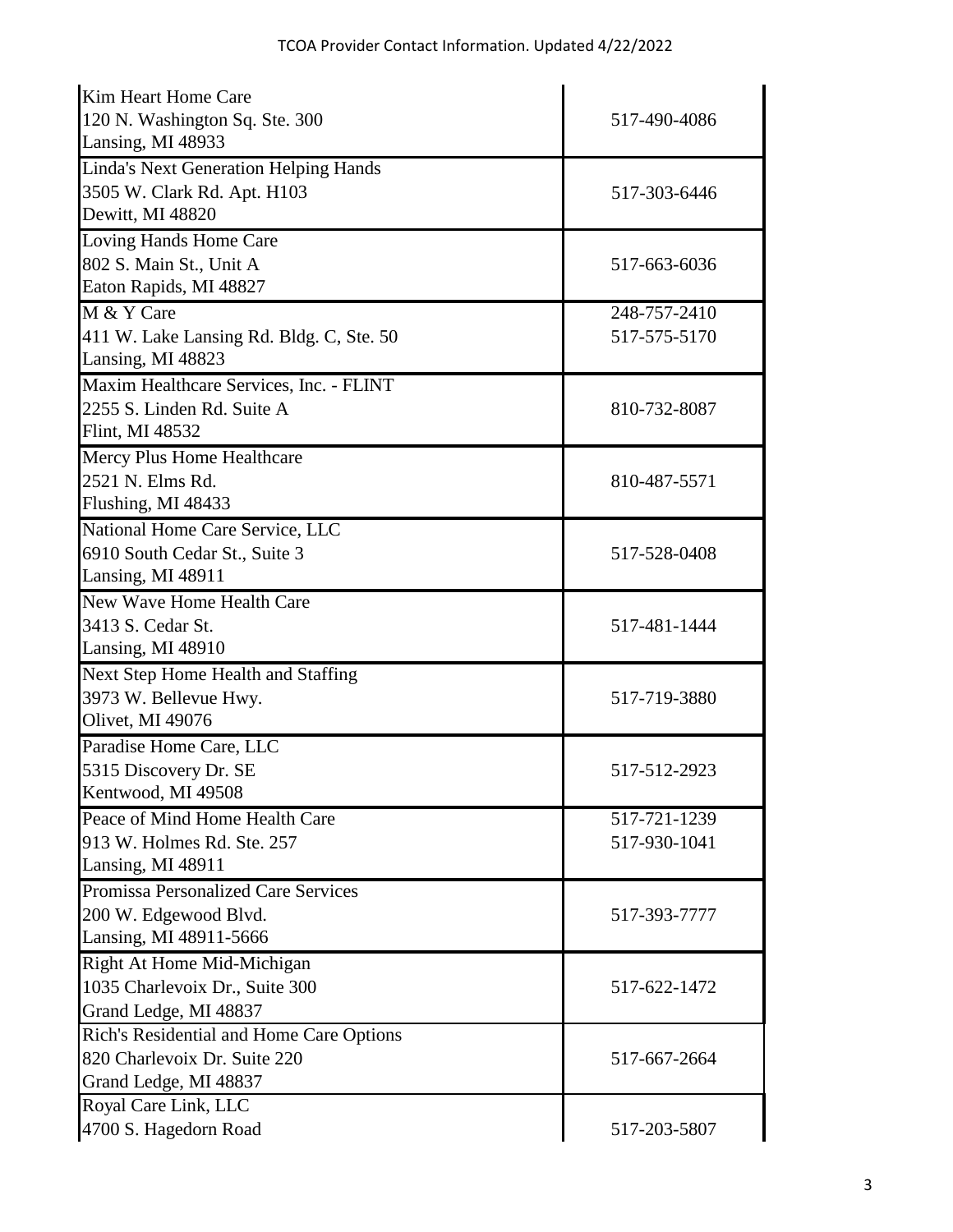| East Lansing, MI 48823                       |              |
|----------------------------------------------|--------------|
| Safe Hands Warm Hearts, Inc.                 |              |
| 34024 W. 8 Mile Rd. Ste. 103                 | 517-420-0610 |
| Farmington, MI 48335                         |              |
| Shekinah Home Care, LLC                      |              |
| 6310 Timber View Dr.                         | 517-214-0646 |
| East Lansing, MI 48823                       |              |
| Spartan Healthcare                           |              |
| 2848 E. Grand River Ave, Gables Plaza Ste 2  | 517-203-0190 |
| East Lansing, MI 48823                       |              |
| Sunshine In Home Private Duty Services, Inc. |              |
| 1040 S. State Rd.                            | 810-412-4378 |
| Davison, MI 48423                            |              |
| <b>Tender Care Home Health Care</b>          |              |
| 1001 N. Saginaw St. Ste. C                   | 989-720-9393 |
| Durand, MI 48429                             |              |
| The Secret of Home Health                    |              |
| 243 E. Caroline St.                          | 269-430-6161 |
| Bellevue, MI 49021                           |              |
| <b>Ultimate Healthlink</b>                   |              |
| 720 N. Sycamore St.                          | 517-485-4855 |
| Lansing, MI 48906                            |              |
| <b>Visiting Angels (Eaton County)</b>        |              |
| 338 S. Cochran Ave.                          | 517-861-2299 |
| Charlotte, MI 48813                          |              |
| <b>Vitas Home Care</b>                       |              |
| 3515 S. Pennsylvania Ave. Ste. A             | 517-703-3540 |
| Lansing, MI 48910                            |              |
| <b>WellsBrooke Premium Health Care</b>       | 517-507-5117 |
| 1401 East Lansing Dr.                        |              |
| East Lansing, MI 48823                       |              |
| Williamston Compassionate Care               | 517-204-2480 |
| 3800 Vanneter Road                           |              |
| Williamston, MI 48895                        |              |
| Wind Beneath Your Wings                      | 517-862-8064 |
| 1401 N. Magnolia Ave.                        |              |
| Lansing, MI 48912                            |              |
| Yahve Nissi Home Care                        |              |
| 5904 Boxwood Ave.                            | 517-303-1622 |
| Holt, MI 48842                               |              |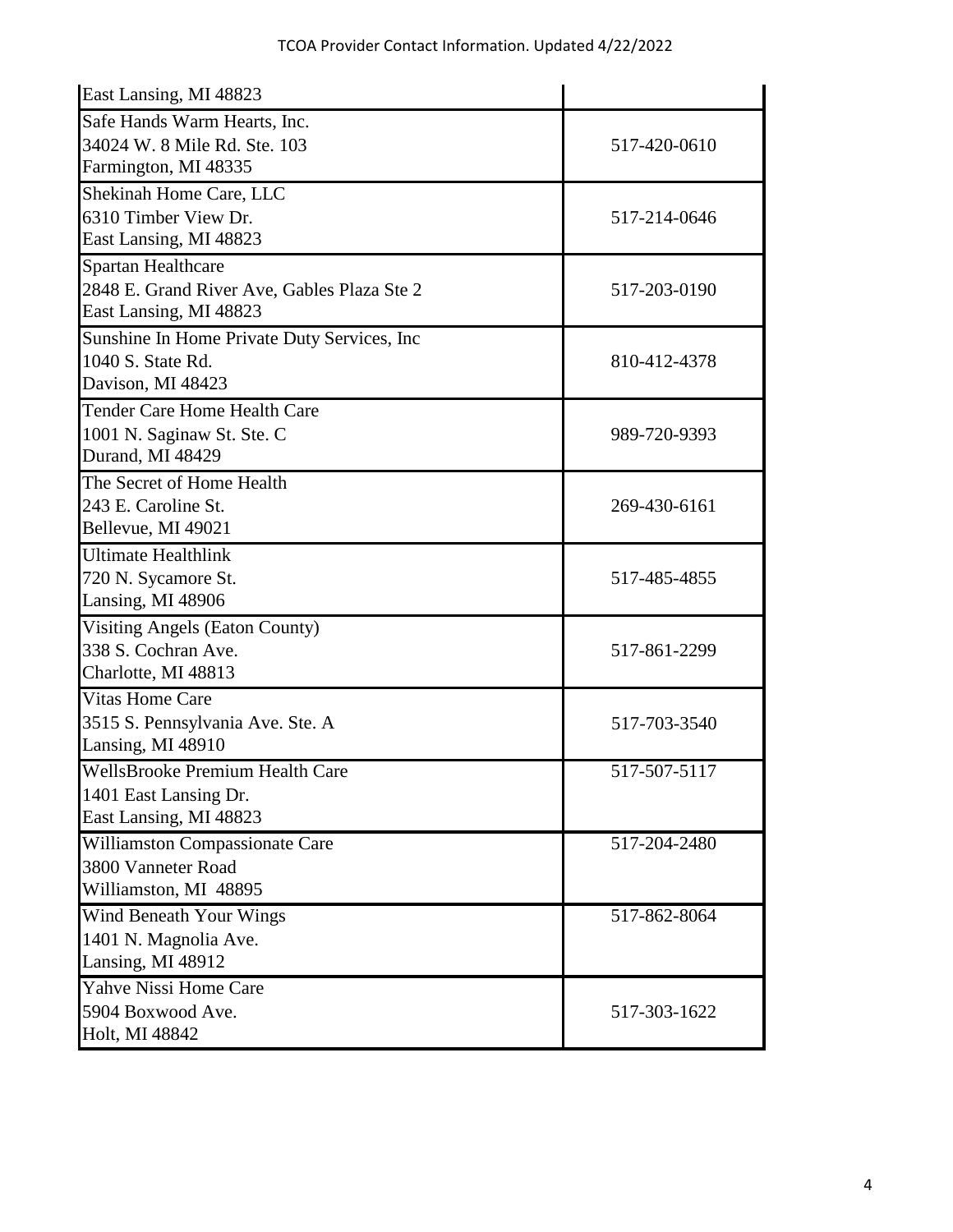| <b>ADULT FOSTER CARE and HOME FOR THE AGED</b>      |              |
|-----------------------------------------------------|--------------|
| <b>FACILITIES</b><br>The homes listed may not be an |              |
| option for all MI Choice Participants               |              |
| <b>Provider Name and Address</b>                    | <b>Phone</b> |
| A Ewing Country Estate                              | 517-626-6763 |
| 10686 Wacousta Road                                 |              |
| DeWitt, MI 48820                                    |              |
| A Family Affair                                     | 517-339-8968 |
| 8990 East M78                                       |              |
| Haslett, MI 48840                                   |              |
| A Home Away from Home                               |              |
| 3121 Grand ledge Hwy.                               | 517-925-1777 |
| Grand Ledge, MI 48837                               |              |
| <b>Addington Place of DeWitt</b>                    |              |
| 1177 W. Solon Rd.                                   | 517 484-6980 |
| DeWitt, MI 48820                                    |              |
| Bickford of W. Lansing                              |              |
| 6429 Earlington Lane                                | 517 321-3391 |
| Lansing, Mi 48917                                   |              |
| <b>Brighter Horizons</b>                            | 517-643-2073 |
| 5455 S. Martin Luther King Blvd.                    |              |
| Lansing, MI 48911                                   |              |
| <b>Brookdale Delta AL</b>                           |              |
| 7323 Delta Commerce Drive                           | 517 327-5566 |
| Lansing, MI 48917                                   |              |
| Brookdale Senior Living Delta MC                    |              |
| 7325 Delta Commerce Drive                           | 517-886-5200 |
| Lansing, MI 48917                                   |              |
| <b>Burcham Hills Retirement Center II</b>           | 517-351-8377 |
| 2700 Burcham Dr.                                    |              |
| East Lansing, MI 48823                              |              |
| <b>Centered Care LLC</b>                            |              |
| 12511 Old US 127                                    | 517-624-2902 |
| DeWitt, MI 48820                                    |              |
| Colonial Park Adult Asst'd Living                   |              |
| 1050 West Colonial Park Drive                       | 517 622-0313 |
| Grand Ledge, MI 48837                               |              |
| <b>Country Acres Adult Care Home</b>                | 517-663-4494 |
| 735 S. Michigan Rd.                                 |              |
| Eaton Rapids, MI 48827                              |              |
| Country Woods Assisted Living                       |              |
| 7021 Hartel Rd                                      | 517-224-8300 |
| Potterville, MI 48876                               |              |
| Craft Care Home of Holt                             | 517-694-3873 |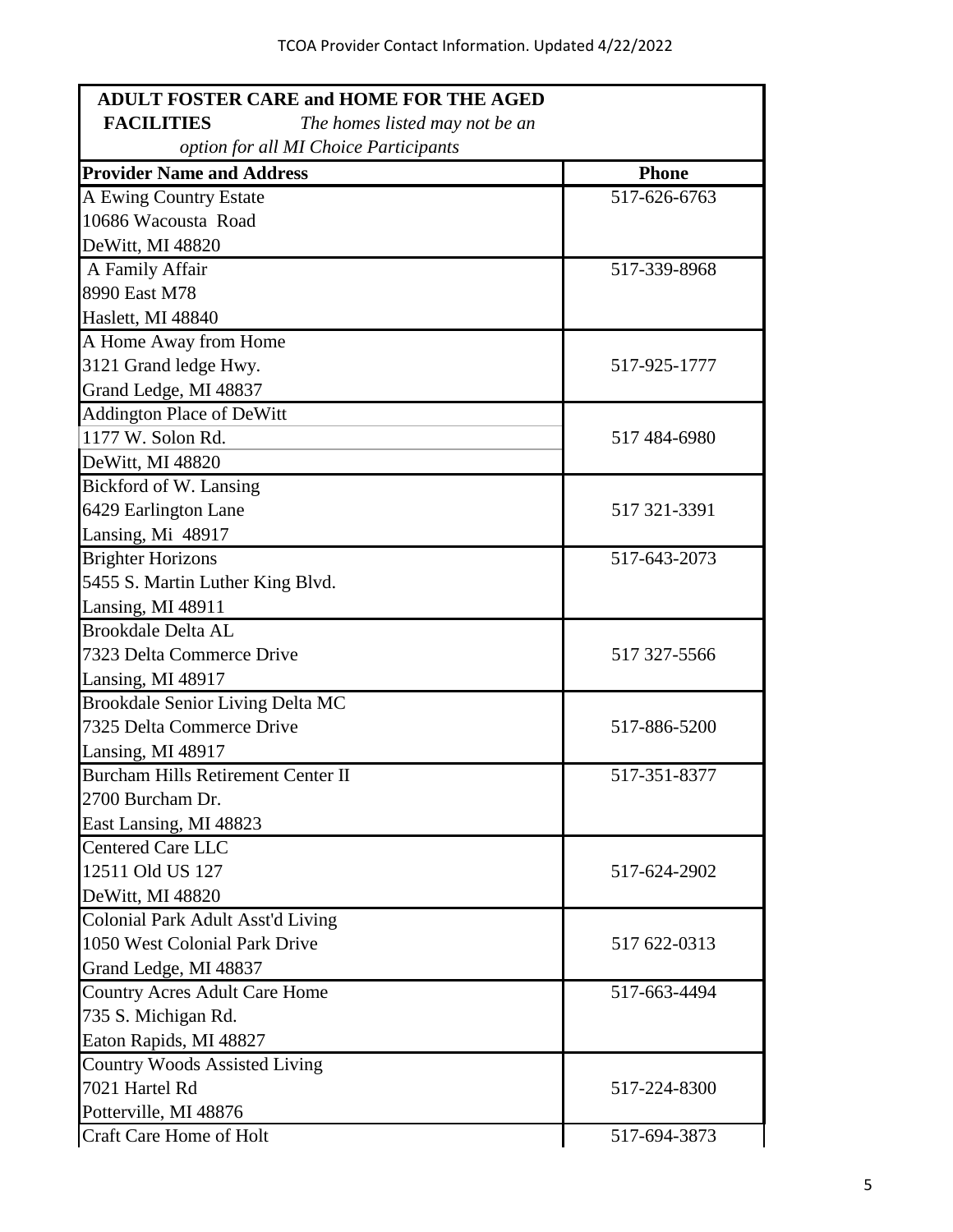| 1800 N. Cedar St.                  |              |
|------------------------------------|--------------|
| Holt, MI 48842                     |              |
| <b>Craft Care Home of Mason</b>    | 517-676-1558 |
| 588 S. Edgar Rd.                   |              |
| Mason, MI 48854                    |              |
| Dansville Country Care             | 517-623-0119 |
| 1060 S. Jackson St.                |              |
| Dansville, MI 48819                |              |
| Divine Nest Assisted Living, LLC   |              |
| 4887 Hull Rd.                      | 517-878-6111 |
| Leslie, MI 49251                   |              |
| Eagles Nest Adult Assisted Living  |              |
| 13282 S. Hinman Road               | 517 626-2190 |
| Eagle, MI 48822                    |              |
| Elder Ridge Manor II, LLC          |              |
| 4101 Oakley Road                   | 517 851-7501 |
| Sstockbridge, MI 49285             |              |
| <b>Fairview AFC</b>                | 517-622-1009 |
| 11656 Hartel Rd.                   |              |
| Grand Ledge, MI 48837              |              |
| <b>Fairview HFA</b>                |              |
| 11656 Hartel Rd.                   | 517-622-1009 |
| Grand Ledge, MI 48837              |              |
| <b>Gardner AFC</b>                 | 517-886-1114 |
| 2924 W. Willow                     |              |
| Lansing, MI 48917                  |              |
| <b>Golden Days AFC</b>             | 517-543-9626 |
| 1493 Cochran                       |              |
| Charlotte, MI 48813                |              |
| <b>Grace Haven Assisted Living</b> | 989-224-1650 |
| 1507 Glastonbury Dr.               |              |
| St. Johns, MI 48879                |              |
| <b>Grand Haven Living Center</b>   | 517-485-5966 |
| 3145 W. Mt. Hope                   |              |
| Lansing, MI 48911                  |              |
| <b>Green Acres of Mason</b>        | 517-676-1484 |
| 1025 E. Ash St.                    |              |
| Mason, MI 48854                    |              |
| <b>Gunnisonville Meadows</b>       |              |
| 1758 E. Clark Road                 | 517 575-6021 |
| Lansing, MI 48906                  |              |
| <b>Gunnisonville Meadows East</b>  |              |
| 1816 E. Clark Road                 | 517 575-6021 |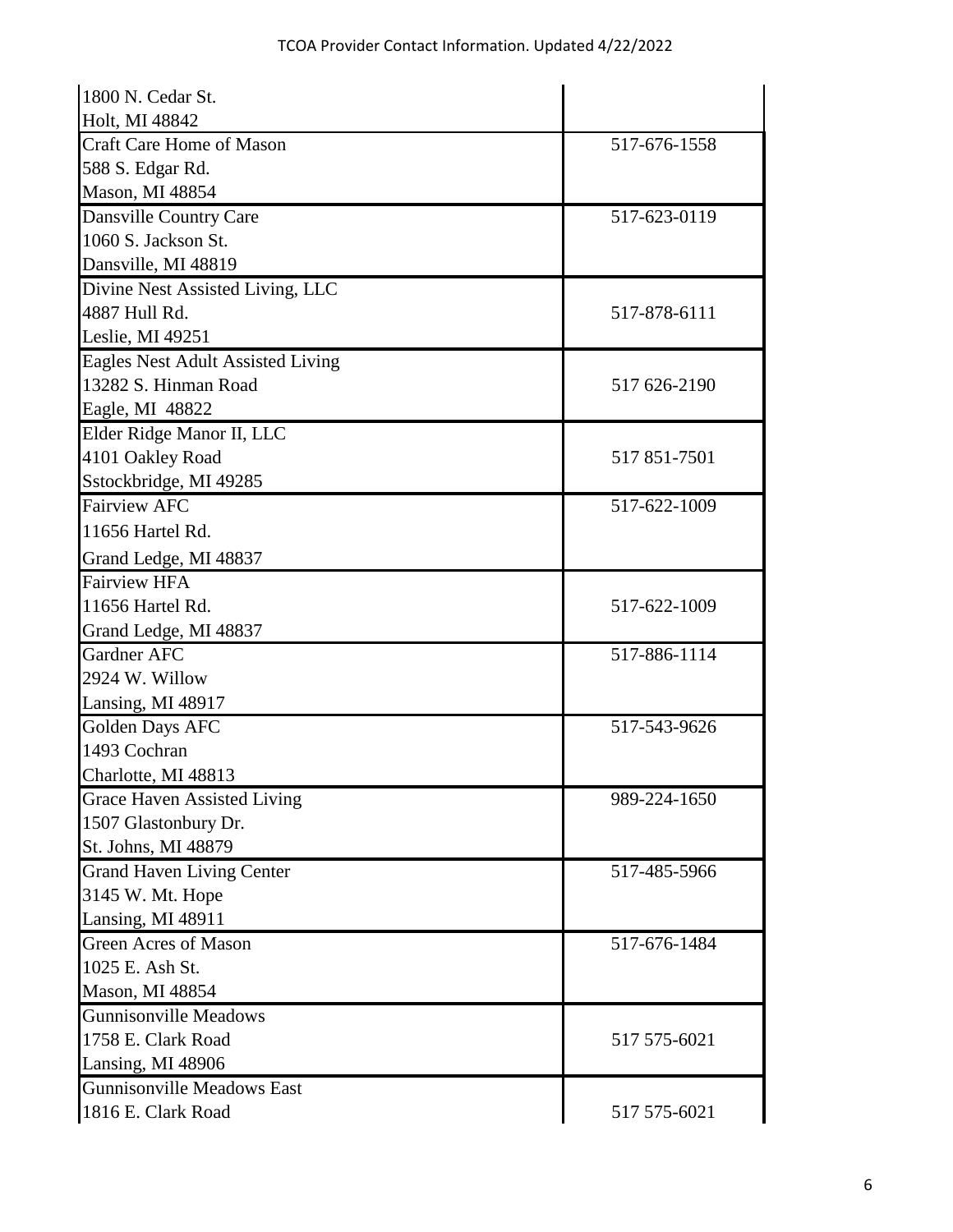| Lansing, MI 48906                |              |
|----------------------------------|--------------|
| Haven of Rest Assisted Living    | 517-655-8953 |
| 2447 N Williamston Rd.           |              |
| Williamston, MI 48895            |              |
| <b>Holt Friendly AFC</b>         | 517-694-4667 |
| 1365 Eifert Rd.                  |              |
| Holt, MI 48842                   |              |
| <b>Hope Landing</b>              |              |
| 1252 N. Cochran Ave.             | 517 541-9620 |
| Charlotte, MI 48813              |              |
| Hope Landing - the Haven         |              |
| 1146 N. Cochran Ave.             | 517 541-9620 |
| Charlotte, MI 48813              |              |
| Home Sweet Home of Haslett       | 517-339-7278 |
| 5917 Edson St.                   |              |
| Haslett, MI 48840                |              |
| Hope Network – E. Lansing Dr.    | 517-332-1616 |
| 2775 E. Lansing Dr.              |              |
| East Lansing, MI 48823           |              |
| <b>Island City Asst'd Living</b> |              |
| 1507 Kyle Ave.                   | 517-233-0003 |
| Eaton Rapids, MI 48827           |              |
| Kalkidan AFC 2                   |              |
| 5340 Park Lake                   | 517 721-1859 |
| East Lansing, MI 48823           |              |
| Kalkidan AFC 3                   |              |
| 2121 Hopkins Ave.                | 517 402-6191 |
| Lansing MI 48912                 |              |
| <b>Lansing Adult Foster Care</b> |              |
| 3600 Simken Dr.                  | 517-203-9193 |
| Lansing, MI 48910                |              |
| Maplewood AFC                    |              |
| 11300 Columbia Highway           | 517 663-4203 |
| Eaton Rapids, MI 48827           |              |
| Moore's Adult Foster Care Home   |              |
| 1385 Gidner Road                 | 517-543-2822 |
| Charlotte, MI 48813              |              |

| Moore's Country Living          | 517-543-6114 |
|---------------------------------|--------------|
| 1339 McConnell Hwy              |              |
| Charlotte, MI 48813             |              |
| New Life Assisted Living Dewitt | 517-277-0544 |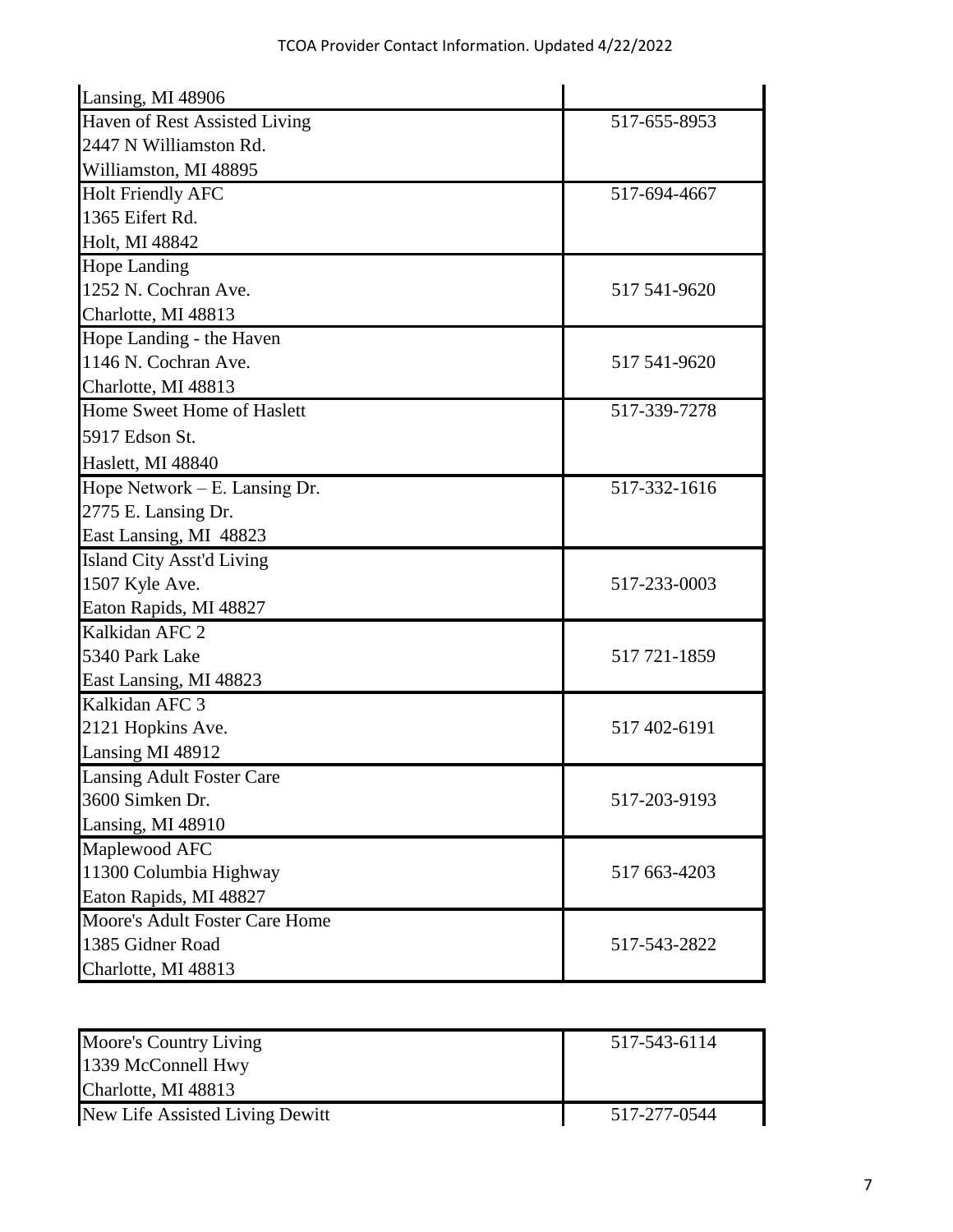| 607 Turner St                        |              |
|--------------------------------------|--------------|
| Dewitt, MI 48820                     |              |
| New Life Assisted Living Haslett     | 517-339-3677 |
| 5905 Edson                           |              |
| Haslett, MI 48840                    |              |
| New Life Assisted Living Haslett - 2 | 517-339-2390 |
| 2077 Haslett Rd.                     |              |
| Haslett, MI 48840                    |              |
| New Life Assisted Living Lansing 1   |              |
| 1020 Eastbury Dr.                    | 517-708-8745 |
| Lansing, MI 48917                    |              |
| New Life Assisted Living Lansing 2   |              |
| 1038 Eastbury Dr.                    | 517-708-8745 |
| Lansing, MI 48917                    |              |
| Noah's AFC                           |              |
| 2297 North Vernon                    | 517 694-2351 |
| Holt, MI 48842                       |              |
| Pathway Home of Elsie                |              |
| 133 W. Main St.                      | 989 862-4882 |
| Elsie, Mi 48831                      |              |
| <b>Pleasant View</b>                 | 517-394-6748 |
| 3016 Risdale Ave.                    |              |
| Lansing, MI 48911                    |              |
| Prestige Way                         | 517-694-2020 |
| 4300 Keller Rd.                      |              |
| Holt, MI 48842                       |              |
| <b>Riverwind Adult Foster Care</b>   | 517-655-5800 |
| 241 McCormick Road                   |              |
| Williamston, MI 48895                |              |
| Rosewood AFC of Dewitt               | 517-669-3688 |
| 1070 W. Webb Rd.                     |              |
| Dewitt, MI 48820                     |              |
| <b>Royston Ridge</b>                 | 517-627-3579 |
| 10216 Royston Road                   |              |
| Grand Ledge, MI 48837                |              |
|                                      |              |
| Safe Haven Assisted Living           | 517-574-4579 |
| 981 Jolly Rd.                        |              |
| Okemos, MI 48864                     |              |
| <b>Sensations Memory Care</b>        | 517-543-8101 |
| 511 E. Shepherd St.                  |              |
| Charlotte, MI                        |              |
| Simken AFC                           | 517-394-3058 |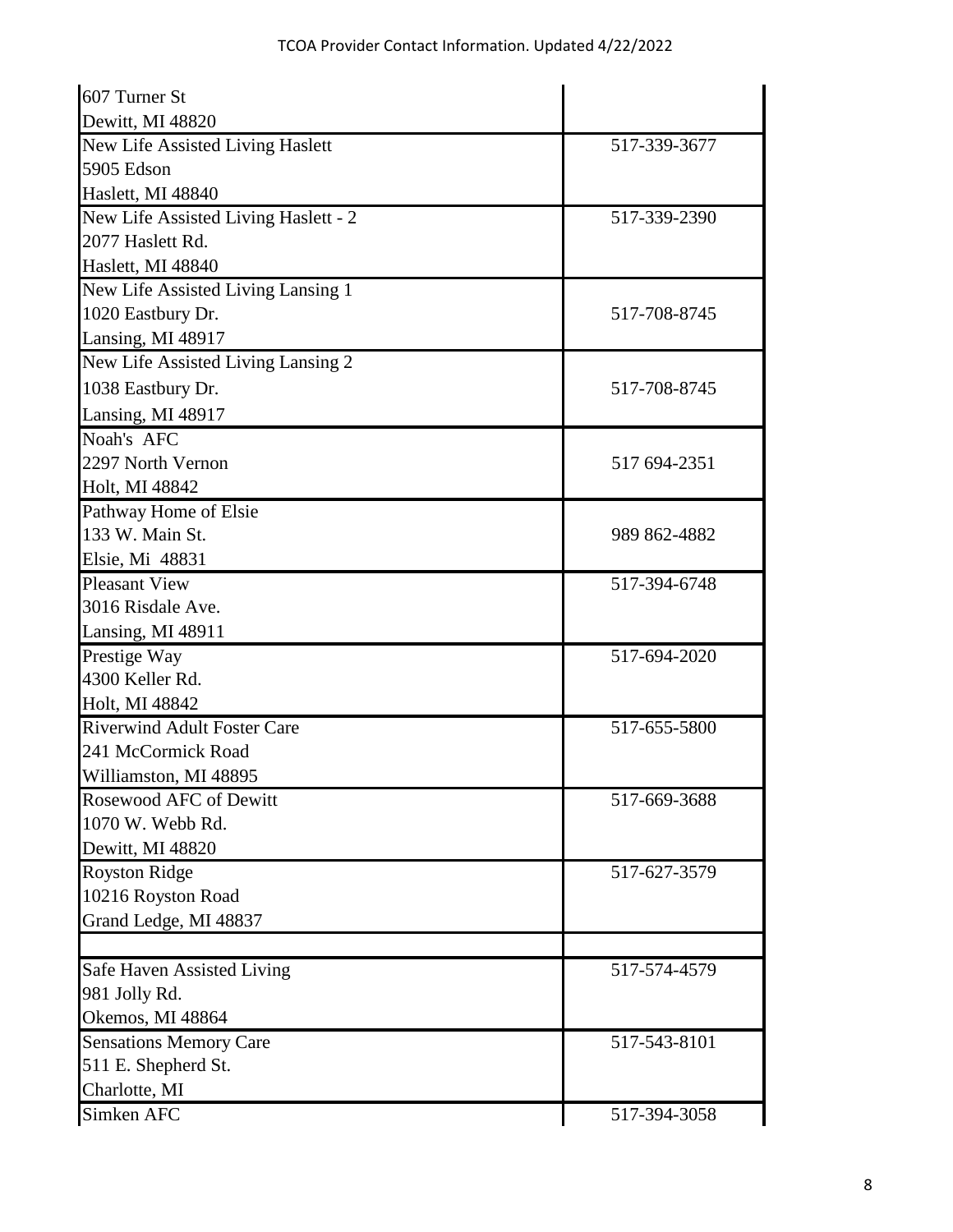| 3600 Simken Dr.                     |              |
|-------------------------------------|--------------|
| Lansing, MI 48910                   |              |
| Simple Elegance II                  | 517-999-3519 |
| 4327 Gladys Dr.                     |              |
| Lansing, MI 48917                   |              |
| <b>Stockbridge Country Care</b>     |              |
| 3454 Parman Rd.                     | 517-565-3430 |
| Stockbridge, MI 49285               |              |
| The Mitten AFC LLC                  |              |
| 4957 Burt Ave.                      | 517-925-8360 |
| Grand Ledge, MI 48837               |              |
| <b>Walnut Acres AFC</b>             | 517-703-6824 |
| 805 Okemos Rd.                      |              |
| Mason, MI 48854                     |              |
| <b>Walnut Ridge Country Estates</b> | 517-851-4411 |
| 4077 Oakley Rd.                     |              |
| Stockbridge, MI 49285               |              |
| <b>Whispering River</b>             | 517-669-2309 |
| 11491 E. River Dr.                  |              |
| Dewitt, MI 48820                    |              |
| Williamston Compassionate Care      |              |
| 3800 Vanneter Rd.                   | 517-204-2480 |
| Williamston, MI 48895               |              |

| <b>ADULT DAY CARE</b>             |              |
|-----------------------------------|--------------|
| <b>Provider Name and Address</b>  | <b>Phone</b> |
| Elizabeth's Place                 | 517-316-2569 |
| 1518 S. Washington                |              |
| Lansing, MI 48910                 |              |
| Forster Woods Adult Day Care      | 517-349-3101 |
| 4656 N. Meridian Rd.              |              |
| Williamston, MI 48895             |              |
| <b>Helping Hands Respite Care</b> | 517-337-4611 |
| 201 Hillside Ct.                  |              |
| East Lansing, MI 48823            |              |
| <b>Sensations Memory Care</b>     | 517-213-4010 |
| 511 E. Shepherd St.               |              |
| Charlotte, MI                     |              |
| <b>COUNSELING</b>                 |              |
| <b>Provider Name and Address</b>  | <b>Phone</b> |
| <b>Beacon Counseling Services</b> | 517-853-2992 |
| 5000 Northwind Dr. Suite 100      |              |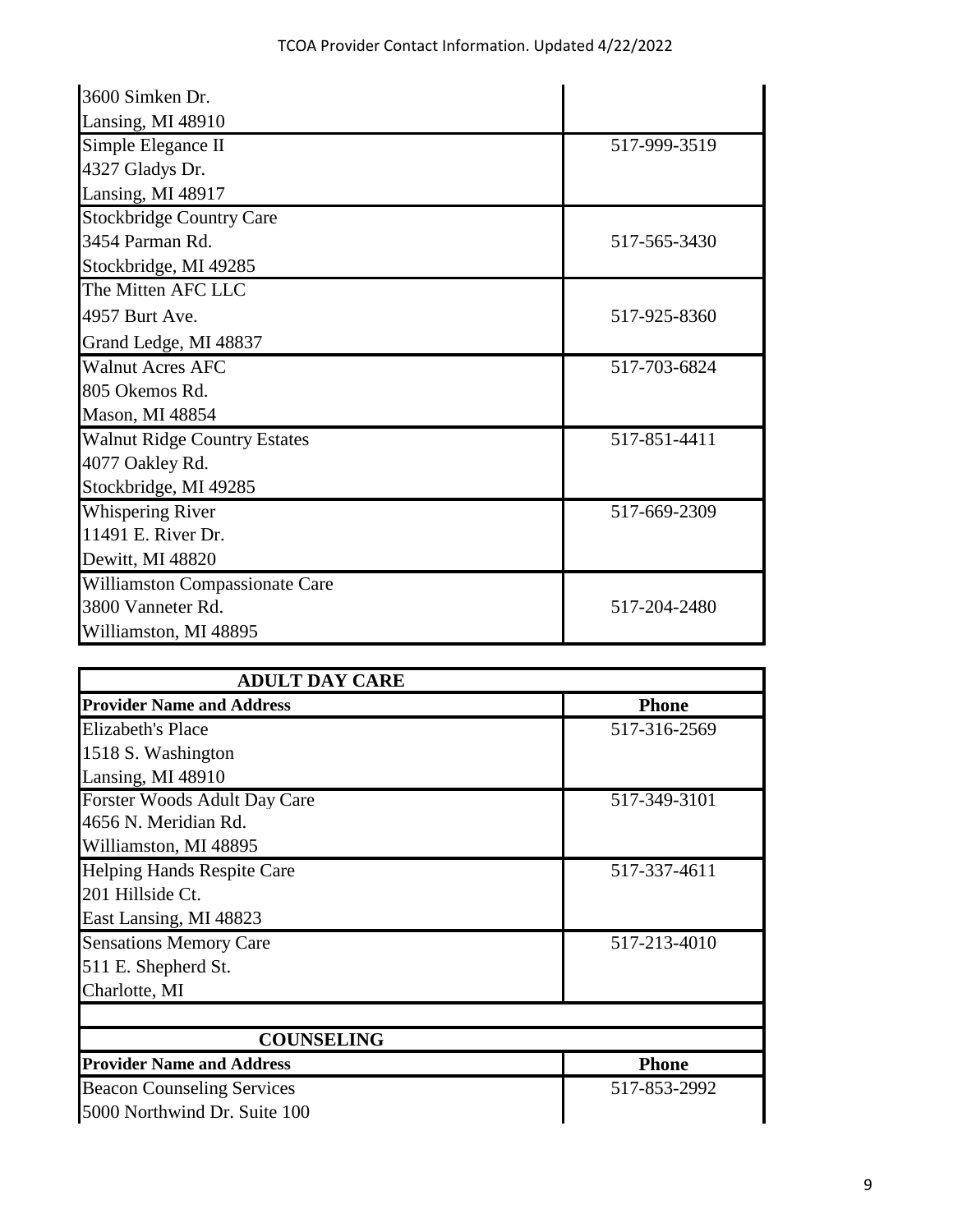| East Lansing, MI 48823                     |              |
|--------------------------------------------|--------------|
| <b>Communication Access Center (CAC)</b>   |              |
| 1277 W. Court St.                          | 810-239-3112 |
| Flint, MI 48503                            |              |
| <b>Consumer Services</b>                   | 517-676-5405 |
| 585 Jewett Rd.                             |              |
| Mason, MI 48854                            |              |
| Dave Bird, LMSW                            |              |
| 120 W. Exchange St., Suite 204E            | 989-723-5678 |
| Owosso, MI 48867                           |              |
| Gordon Counseling & Case Management        | 517-281-5718 |
| 4463 Cricket Ridge #202                    |              |
| Holt, MI 48842                             |              |
| Graybill, Melodee                          |              |
| 533 Westmoreland Ave.                      | 517-372-2123 |
| Lansing, MI 48915                          |              |
| Johnson, Sandra                            |              |
| 3815 W. St. Joseph Hwy, Suite A-400        | 517-285-8775 |
| Lansing, MI 48917                          |              |
| Mareck & Associates                        |              |
| 3493 Woods Edge Dr.                        | 517-886-3707 |
| Okemos, MI 48864                           |              |
| Prof. Psychological & Rehab.               | 517-321-5900 |
| 3815 W. St. Joseph Hwy, Suite A-101        |              |
| Lansing, MI 48917                          |              |
| Waiess, Elizabeth                          |              |
| 4572 S. Hagadorn Rd, Suite 1A              | 517-336-9930 |
| East Lansing, MI 48823                     |              |
| Whitehead, Lisa                            |              |
| 4084 Okemos Rd.                            | 517-347-4848 |
| Okemos, MI 48864                           |              |
| <b>CHORE</b>                               |              |
| <b>Provider Name and Address</b>           | <b>Phone</b> |
| <b>All Star Snow Removal</b>               | 517-332-0284 |
| 2800 Hagedorn Rd.                          |              |
| Mason, MI 48854                            |              |
| Clark's Landscaping                        | 989-292-1360 |
| 5018 N. Welling Rd.                        |              |
| St Johns, MI 48879                         |              |
| Brown's Painting and Services / Plush Lawn | 517-819-5925 |
| 2120 W. Hillsdale St.                      |              |
| Lansing, MI 48915                          |              |
| <b>Dixon Custom Construction</b>           | 517-204-7381 |
| 3411 Keefer Hwy.                           |              |
|                                            |              |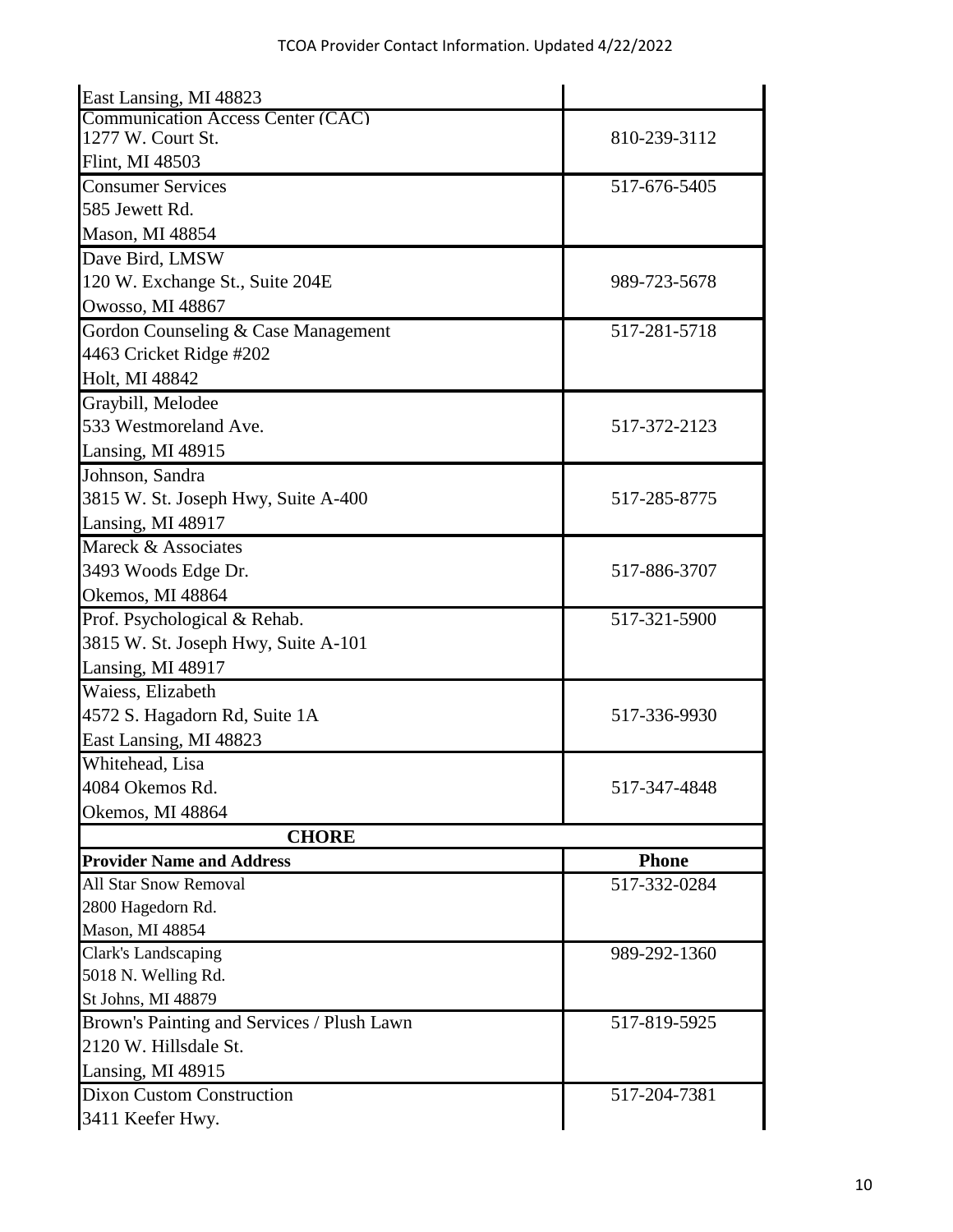| Lyons, MI 48851                      |              |
|--------------------------------------|--------------|
| <b>Groesbeck Lawn/Snow</b>           | 517-204-3419 |
| 1917 N. East St.                     |              |
| Lansing, MI 48906                    |              |
| <b>GT Outdoor Services Lawn/Snow</b> | 517-812-4038 |
| 601 N. Kane Rd.                      |              |
| Webberville, MI 48892                |              |
| <b>J&amp;S Snow &amp; Lawn Care</b>  | 517-910-3188 |
| 4224 Stone Rd.                       |              |
| Onondaga, MI 49264                   |              |
| Junk in the Trunk                    |              |
| 13070 Wacousta Rd.                   | 517-775-8079 |
| Grand Ledge, MI 48837                |              |
| <b>Lansing Junk Removal</b>          |              |
| 1410 Lake Lansing Rd.                | 517-643-6425 |
| Lansing, MI 48912                    |              |
| Mark's Lawn Care                     | 517-490-2052 |
| 8131 Diane Dr.                       |              |
| Portland, MI 48875                   |              |
| Pro Cut Lawn & Landscape             |              |
| 2077 North U.S. 27                   | 989-224-4232 |
| St. Johns, MI 48879                  |              |
| Risner Building & Excavating         | 517-202-4027 |
| 1333 South St. (P.O. Box 206)        |              |
| Dansville, MI 48819                  |              |
| <b>ServiceMaster Cleaning</b>        | 517-676-1626 |
| 210 State St.                        |              |
| Mason, MI 48854                      |              |
| Saratan Mow & Snow                   |              |
| 825 Westwood Blvd.                   | 801-554-4165 |
| Jackson, MI 49203                    |              |
| Silveus Lawn Service, LLC            | 517-206-7854 |
| 14815 Bunkerhill Rd.                 |              |
| Munith, MI 49259                     |              |

| <b>ENVIRONMENTAL MODIFICATIONS</b>                 |              |  |
|----------------------------------------------------|--------------|--|
| <b>Provider Name and Address</b>                   | <b>Phone</b> |  |
| Capital Area Housing Partnership (Tuesday Toolmen) |              |  |
| 600 W. Maple Street, Suite D                       | 517-332-4663 |  |
| Lansing, MI 48906                                  |              |  |
| <b>Clock Mobility</b>                              | 616-698-9400 |  |
| 6700 Clay St. SW                                   |              |  |
| Grand Rapids, MI 49548                             |              |  |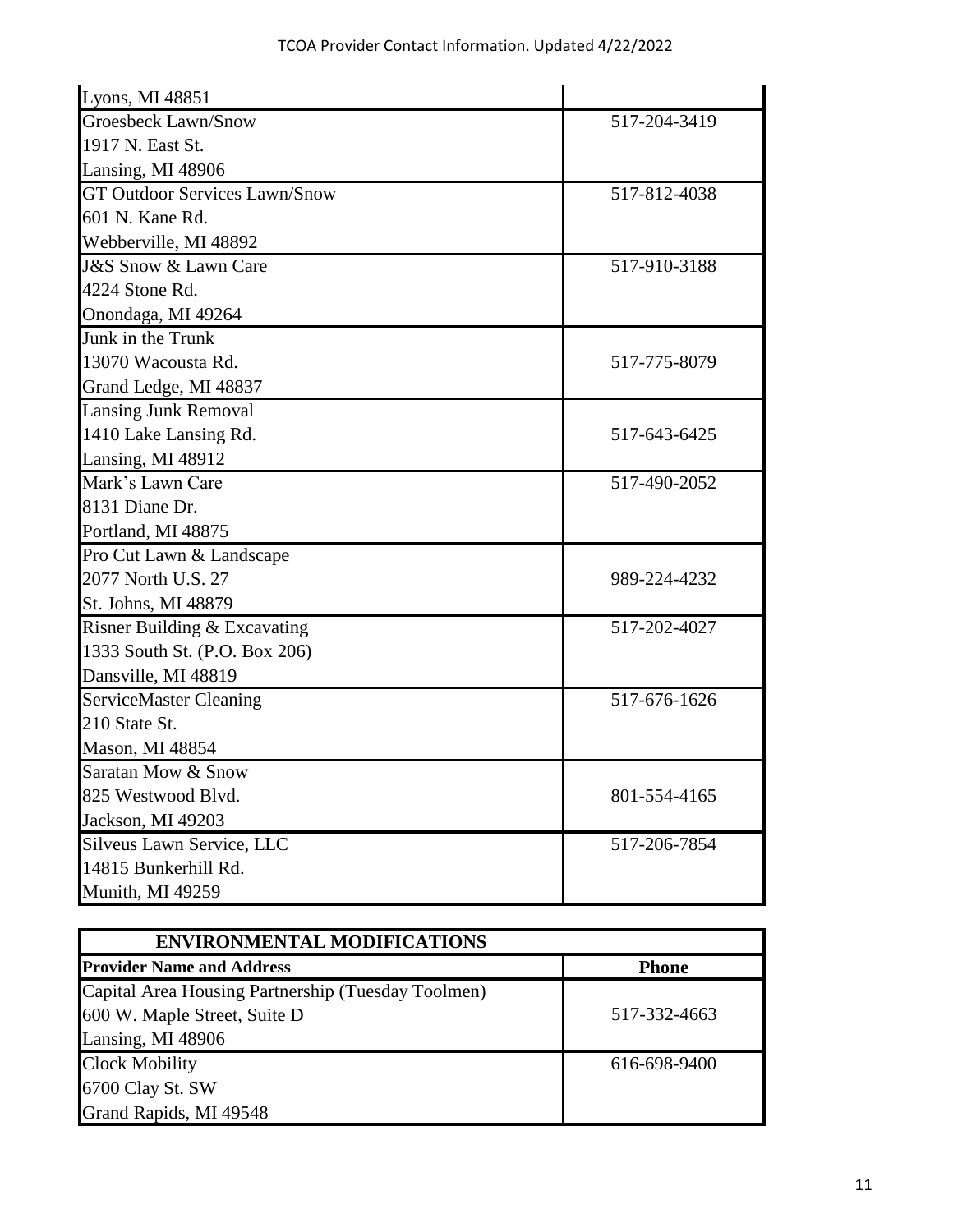| Danko & Sons                       | 517-487-0507 |
|------------------------------------|--------------|
| 506 Lentz Ct.                      |              |
| Lansing, MI 48917                  |              |
| The Grab Bar Pros                  | 517-784-2994 |
| 2720 Brookside Blvd.               |              |
| Jackson, MI 49203                  |              |
| <b>Habitat for Humanity</b>        | 517-374-1313 |
| 1941 Benjamin Dr.                  |              |
| Lansing, MI 48906                  |              |
| Home Management (HMCO)             | 517-337-0005 |
| 1857 Blossom Ln.                   |              |
| East Lansing, MI 48823             |              |
| Michigan Plumbing                  | 517-322-2994 |
| 6404 Lansing Rd. // P.O. Box 80345 |              |
| Lansing, MI 48908                  |              |

| <b>HOME DELIVERED MEALS</b>      |              |
|----------------------------------|--------------|
| <b>Provider Name and Address</b> | <b>Phone</b> |
| Mom's Meals                      | 866-716-3257 |
| 3210 SE Corporate Woods Drive    |              |
| Ankeny, IA 50021                 |              |
| <b>TCOA</b> Meals on Wheels      | 517-887-1460 |
| 5303 S. Cedar St., Bldg. 1       |              |
| Lansing, MI 48911                |              |

| <b>MEDICAL EQUIPMENT &amp; SUPPLIES</b> |              |  |
|-----------------------------------------|--------------|--|
| <b>Provider Name and Address</b>        | <b>Phone</b> |  |
| Advanced Medical Solutions, Inc.        | 517-548-1443 |  |
| 106 W. Grand River Ave.                 |              |  |
| Howell, MI 48843                        |              |  |
| Airway Oxygen                           | 800-365-1006 |  |
| 1035 Mak-Tech Dr.                       |              |  |
| Lansing, MI                             |              |  |
| <b>Apothecary Surgical</b>              | 517-482-0882 |  |
| 737 N. Grand Ave.                       |              |  |
| Lansing, MI 48906-5158                  |              |  |
| CareLinc Medical Supply                 | 517-485-9588 |  |
| 1605 Haslett Rd.                        |              |  |
| Haslett, MI 48840                       |              |  |
| Sparrow Regional Med. Supply            | 517-364-2115 |  |
| 905 E. Michigan Ave.                    |              |  |
| Lansing, MI 48912                       |              |  |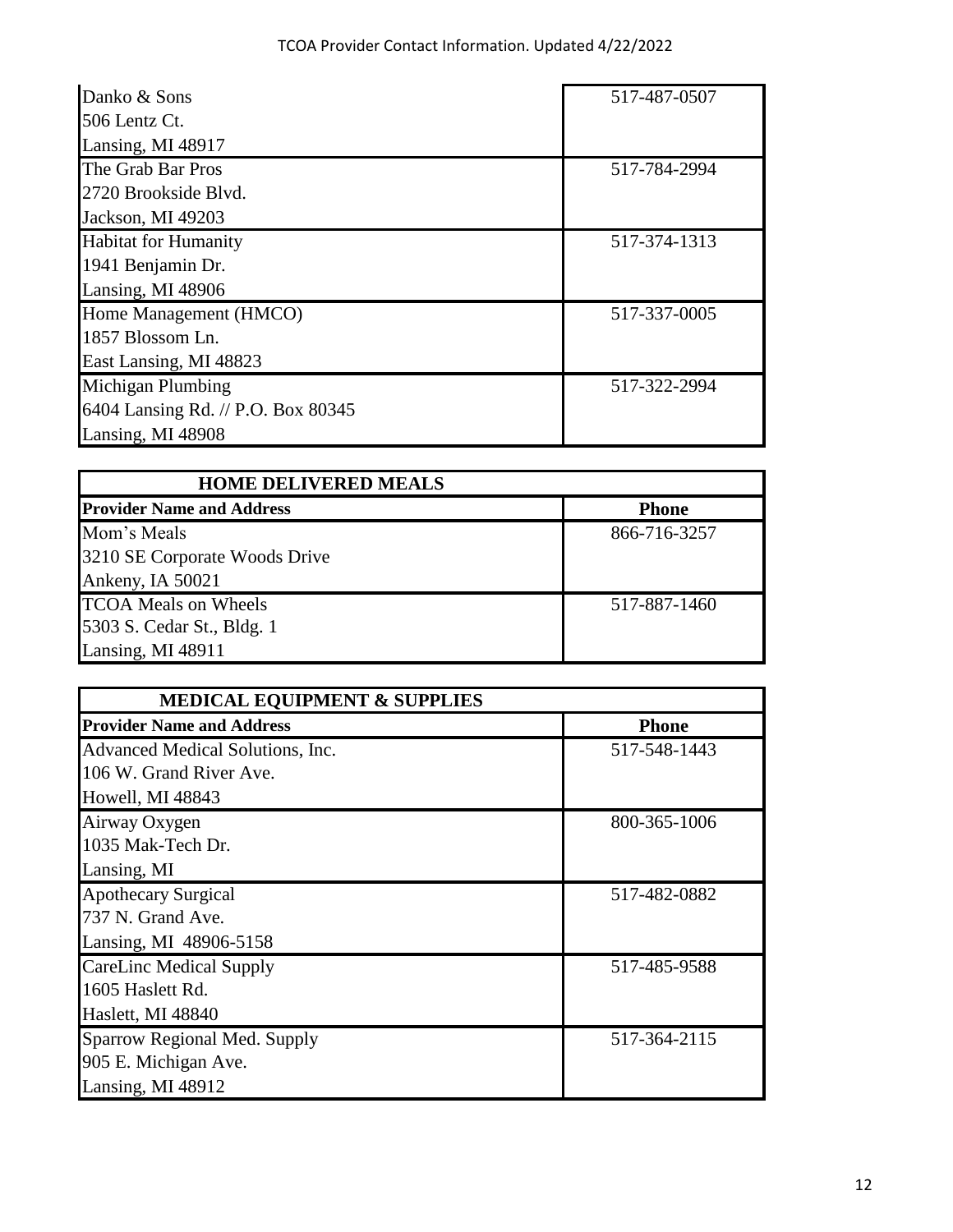| <b>MISCELLANEOUS</b>             |              |
|----------------------------------|--------------|
| <b>Provider Name and Address</b> | <b>Phone</b> |
| <b>Dynamic Repair Solutions</b>  | 888-258-0602 |
| 1501 Rensen St., Suite D         |              |
| Lansing, MI 48910                |              |
| GT Independence                  | 887-659-4500 |
| 215 Broadus St.                  |              |
| Sturgis, MI 49091                |              |
| Kline Medical Supply             | 586-726-9080 |
| 42150 Mound Rd.                  |              |
| Sterling Heights, MI 48314       |              |
| Lauren Weymss, OT                |              |
| 1414 Forest Ponds Dr.            | 517-304-4740 |
| Howell, MI 48843                 |              |
| <b>Orkin Pest Control</b>        | 517-322-0590 |
| 5236 Dumond Ct. Ste. E           |              |
| Lansing, MI 48917                |              |
| Stuart T. Wilson CPA, PC         | 989-832-5400 |
| 6300 Schade Dr.                  |              |
| Midland, MI 48640                |              |
| Two Men & A Truck                | 517-485-4545 |
| 1200 Keystone Ave                |              |
| Lansing, MI 48911                |              |

| ишинн<br>$\mathbf{m}\mathbf{m}$    |              |
|------------------------------------|--------------|
| <b>Provider Name and Address</b>   | <b>Phone</b> |
| ConnectAmerica LLC                 | 800-215-4206 |
| 816 Park Way                       |              |
| Broomall, PA 19008                 |              |
| Critical Signal Technologies       | 888-557-4462 |
| 22600 Haggerty Rd.                 |              |
| Farmington Hills, MI 48335         |              |
| <b>Guardian Medical Monitoring</b> | 888-349-2400 |
| 18000 W. Eight Mile Rd.            |              |
| Southfield, MI 48075               |              |
| <b>Philips Lifeline</b>            | 800-368-2925 |
| 111 Lawrence St. MS29              |              |
| Framingham, MA 01702               |              |

| <b>TRANSPORTATION</b>                |              |
|--------------------------------------|--------------|
| <b>Provider Name and Address</b>     | <b>Phone</b> |
| By Dawn's Early Light Transportation | 517-803-8970 |
| 5075 Willoughby Rd.                  |              |
| Holt, MI 48842                       |              |